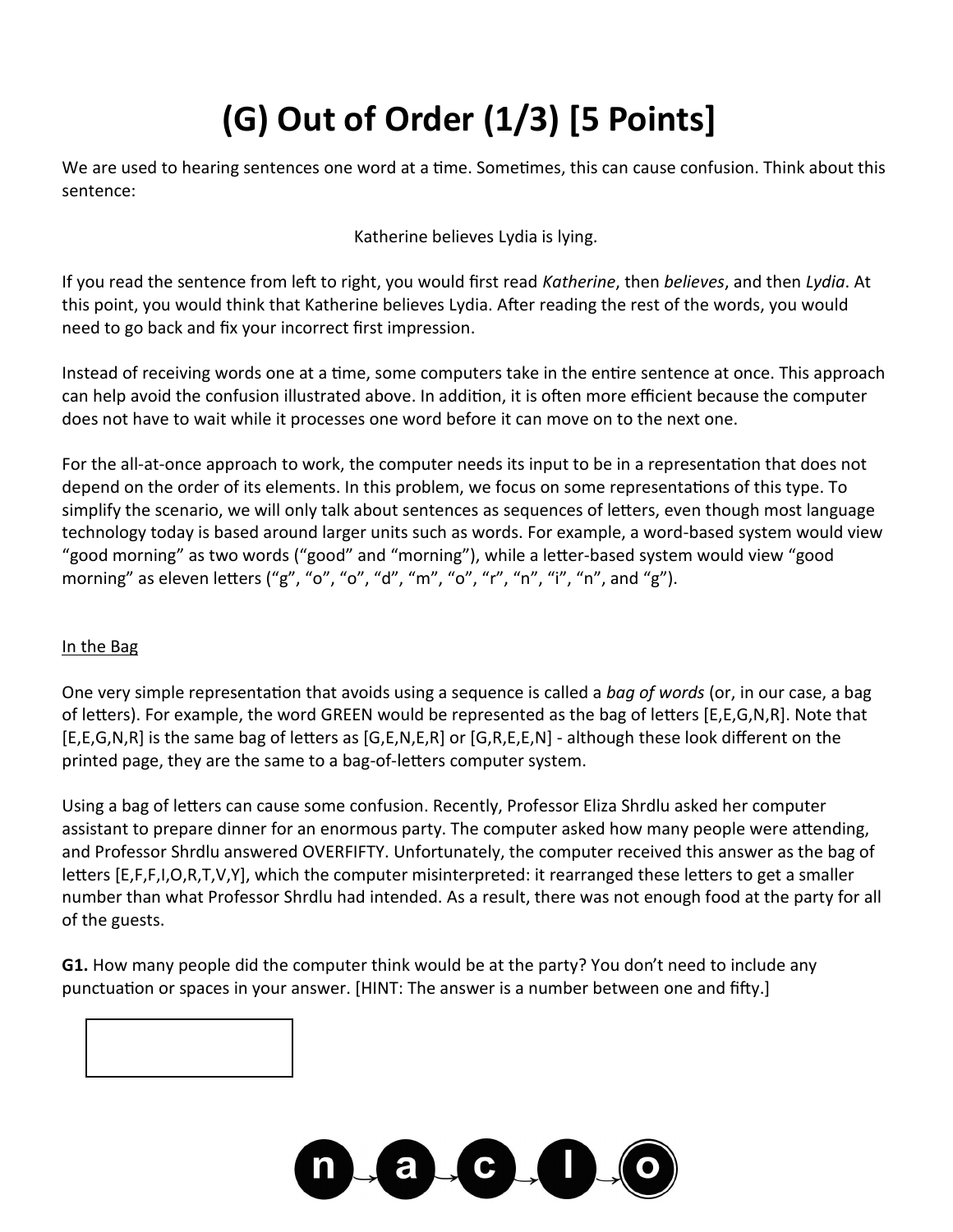### **(G) Out of Order (2/3)**

#### Location, Location, Location

In order to avoid this sort of confusion, we need to insert information about the order of the letters. We can do this by annotating each letter with its position in the sequence.

**G2.** What message does the following representation encode? You don't need to include any punctuation or spaces in your answer.

[O:16, N:17, E:7, A:21, O:11, E:20, P:10, C:18, M:4, L:19, E:3, D:6, I:15, A:5, I:1, Y:9, S:12, V:2, M:8, T:14, R:22, I:13]

Note that, like the bag of letters, the representation just above is still not a sequence: the order of the letters must be inferred from the numbers they are associated with, not from the order that the letters appear on the page. The representation would not be changed if we rearranged it as [P:10, E:20, O:11, A:21, Y:9, I:13, T:14, O:16, N:17, I:1, R:22, D:6, M:4, A:5, L:19, V:2, E:3, C:18, E:7, I:15, S:12, M:8]. In other words, this representation provides sequential *information* without sequential *structure*.

**G3.** There are other possible ways to represent linear position besides the approach shown in G2. What message does the following representation encode? You don't need to include any punctuation or spaces in your answer.

[6:U, 4:P, 10:B, 1:N, 9:A, 5:P, 2:A, 7:K, 3:L, 8:C]

#### Barking Up the Right Tree

In linguistics, words and phrases are usually analyzed using a tree structure rather than a sequential structure. For example, we might use the following tree for IN THE SEA:



Another way to represent the tree shown above is [E:RRRL, A:RRRR, H:RLLR, I:LL, T:RLLL, S:RRL, N:LR, E:RLR].